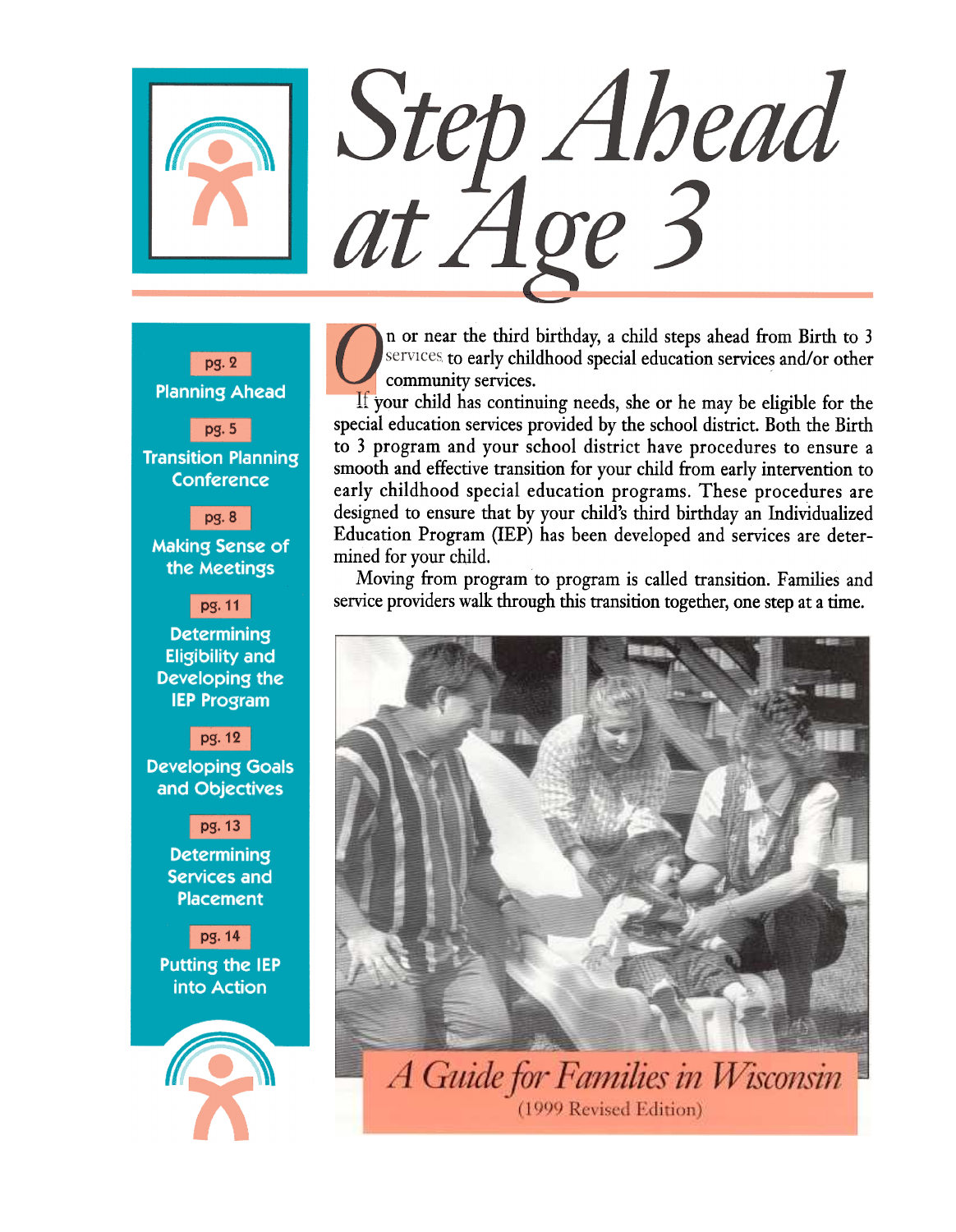# **Looking Ahead**



The purpose of the looking ahead section is to prepare your family for the rewards and challenges of transitioning out of the birth to three period and entering a new phase of your child's life which may include transitioning out of county services and into school services. Resources have been compiled in this section to help you understand what is to come, what actions you may need to take, and when to begin considering the up-coming changes. All families are different. If your baby is very young, this might seem like the farthest thing from your mind or you might already be considering plans for this child's college career. Whatever, your case may be, this information is here for you when you are ready.

*"Preparing for our daughter's transition out of Birth to Three was an all-consuming, anxiety inducing task for several weeks, for a variety of reasons. We had a tremendously high level of respect, maybe even adoration, for all the professionals/therapists working with us to help ensure our daughter could achieve her full potential in life. We also had a very emotional bond with the professionals and we were terrified to lose them. We couldn't imagine going out into the "big, bad world" without them.*

*Many parents had also told us about the gray area that hard hearing kids often fall into from the school's perspective, and the annual struggles we might be involved in for the next 15 years. With the guidance of the professionals that had come to know us so well, by observing our daughter carefully, and by visiting a variety of programs and asking numerous questions, we made it through the process. Since we are both working parents, we also relied on things we had learned in our careers and applied them to the IEP meeting. Fortunately, although the road was bumpy and curvy, the end result exceeded our expectations.*

*Now, just over a year later, we not only have the resources/people from our previous Birth to Three providers, we have a whole new circle of resources that are learning with us, and developing wonderful, positive relationships with our daughter. We have found the professionals in the school system to be true advocates for our child, always trying to consider what is in her best interest. As parents, when we look ahead to Claire's future, we are confident in the school system, the IEP process, and the growing abilities of our daughter."*

*--Christy Herden, mother of Claire*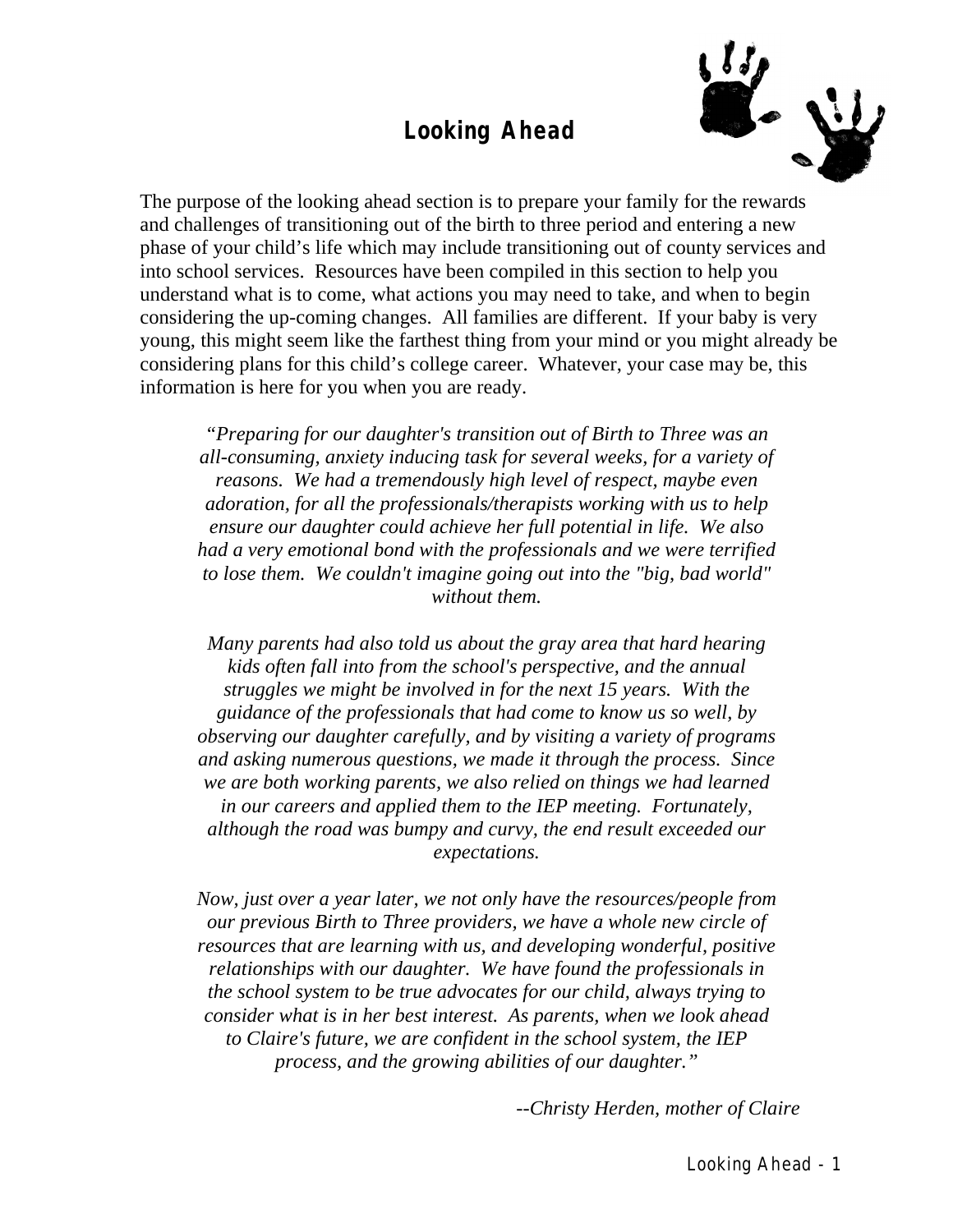**Exploring School Placement Options**

If the child meets the eligibility criteria for special education services, an Individual Education Plan (IEP) is created which contains goals and objectives as well as a listing of supplementary aids and services for the child and supports for school staff. Based on these, an appropriate placement is chosen.

Before this is done, however, families may want to consider what types of appropriate placements or school options are available. Some options within the state that have been used are:

- Placement in a regular preschool with services provided there.
- Placement in a self-contained classroom for deaf and hard of hearing students and taught by a teacher for the deaf and hard of hearing with additional services provided as recommended by the IEP team.
- Placement in an Early Childhood room with additional services provided as recommended by the IEP team.
- Placement in an Early Childhood room which is team taught by a teacher for the deaf and hard of hearing and an Early Childhood teacher.
- Placement at home and/or daycare setting with services provided there.

These are just some of the placement options. Some placements are combined and/or altered slightly to reflect the needs and strengths of the child, the preference of the family and resources of the local school district. The modifications or adaptations that are made to a program are only limited by the team's creativity and flexibility. Furthermore, different programs and related services can be added and utilized in different ways.

Speech and language therapy is often added. A speech and language pathologist has a good understanding of how to promote communication and develop language. It is advantageous if this person has had some experience working with children who have a hearing loss and has some knowledge of non-verbal communication. In addition, it is also helpful if this person has some background in whatever the child's unique communication needs are; be they cochlear implants, American Sign Language, signed system, Cued Speech.

Educational audiology is a related service. An educational audiologist can ensure that the correct amplification is in place and oversee the child's auditory skill development. In addition they can assess the acoustic environment and determine the child's hearing with and without assistive listening devices.

Educational interpreting may be involved in the child's programming. Although most young children who are deaf or hard of hearing and rely on a signed language to communicate are not developmentally ready to use an interpreter, there are a variety of ways that such a person could be used:

• To develop the child's use of an interpreter. Eventually the child, who is using signed language, will need an interpreter. There are activities that can be used to develop skills in using an interpreter.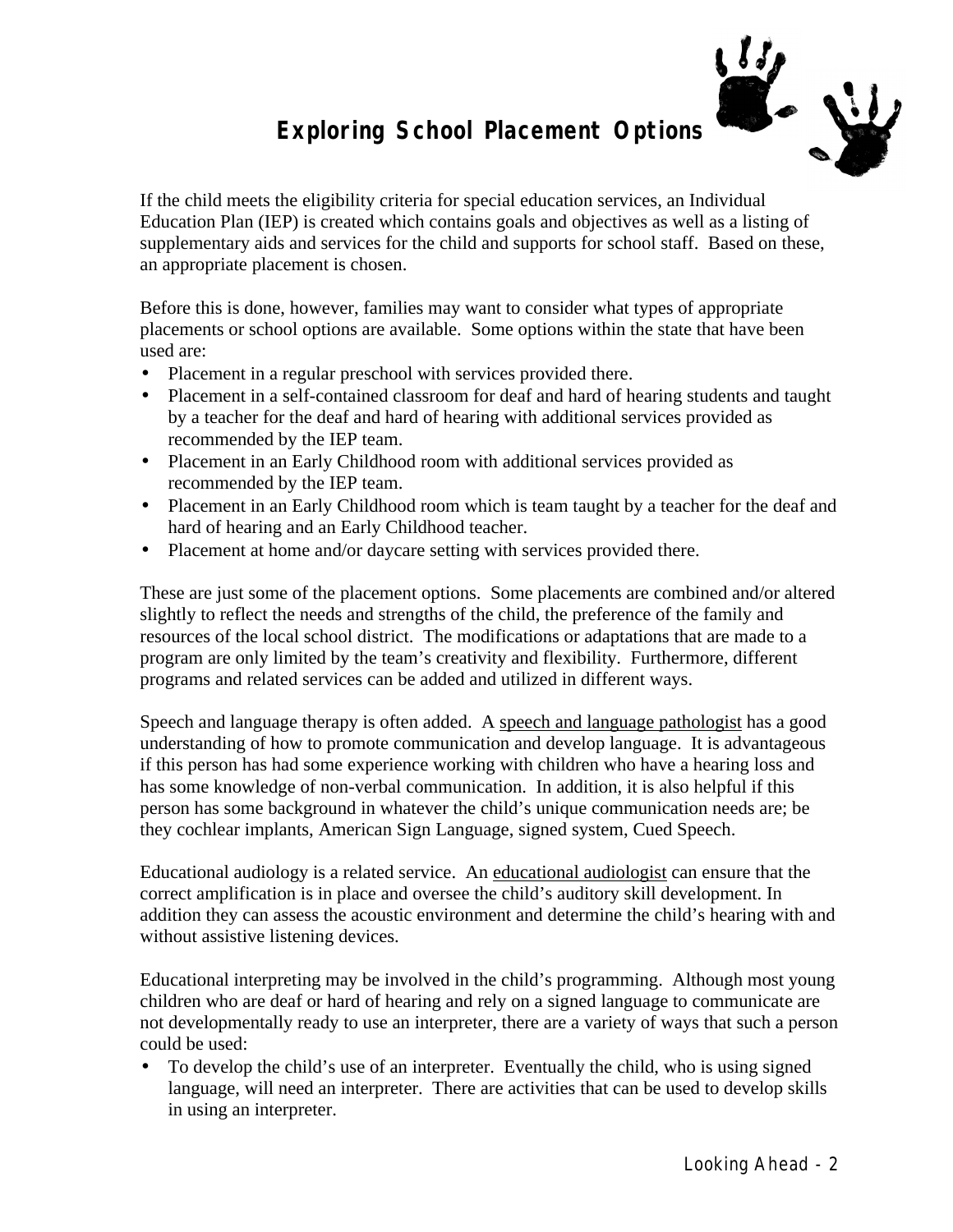- To provide information about signed languages and deafness to those who are unfamiliar with it. In doing this, the interpreter could relate his/her experiences and suggest resources on general topics relating to hearing loss.
- To foster the child's participation in group activities.
- To promote an expanded communication environment for the child.
- To be a member of the child's team, including development and implementation of the IEP.

However, interpreters should not be used to teach the child. Although interpreters are trained in the use of signed language, they are not trained to teach language to young children. The are usually not trained to work with young children or families. A child needs interaction, language modeling and experiences paired with language before benefiting from interpreting services.

In addition, interpreters should not become the child's constant companion. It is not appropriate to expect the interpreter to function as the child's only language resource.

And interpreters should not be expected to resolve all communication needs within the classroom. Interaction with peers can become frustrating and incomplete to young children who are deaf or hard of hearing, if they are continually through the use of the interpreter.

A deaf or had of hearing person functioning in some capacity with the school environment is a valuable resource to the child and the staff. This person could provide first hand experiences to the staff on hearing loss as well as promote a near optimal communication environment for the child.

Providing non-disabled hearing peers for young deaf and hard of hearing children whether in a self-contained classroom for the deaf and hard of hearing or in an Early Childhood classroom setting is particularly worthwhile. This is essential if speaking options are being promoted for the child.

While considering a placement, families may want to answer these questions about different options:

- If the child is using a signed language, what is the signing ability of the staff?
- Does the staff have training in working with young children? Are they aware of developmentally appropriate practices?
- What is done in the setting to promote communication?
- Does this particular setting meet the goals I have for my child?
- Does the staff have specific knowledge and skill in working with children who have a hearing loss?
- Does the staff have knowledge on auditory skill development and the technology used to develop auditory skills?
- What will the transportation be for my child? How will my child get to and from the school? Will the drivers have some knowledge of how to communicate with a deaf or hard of hearing child?
- What is the acoustic environment like?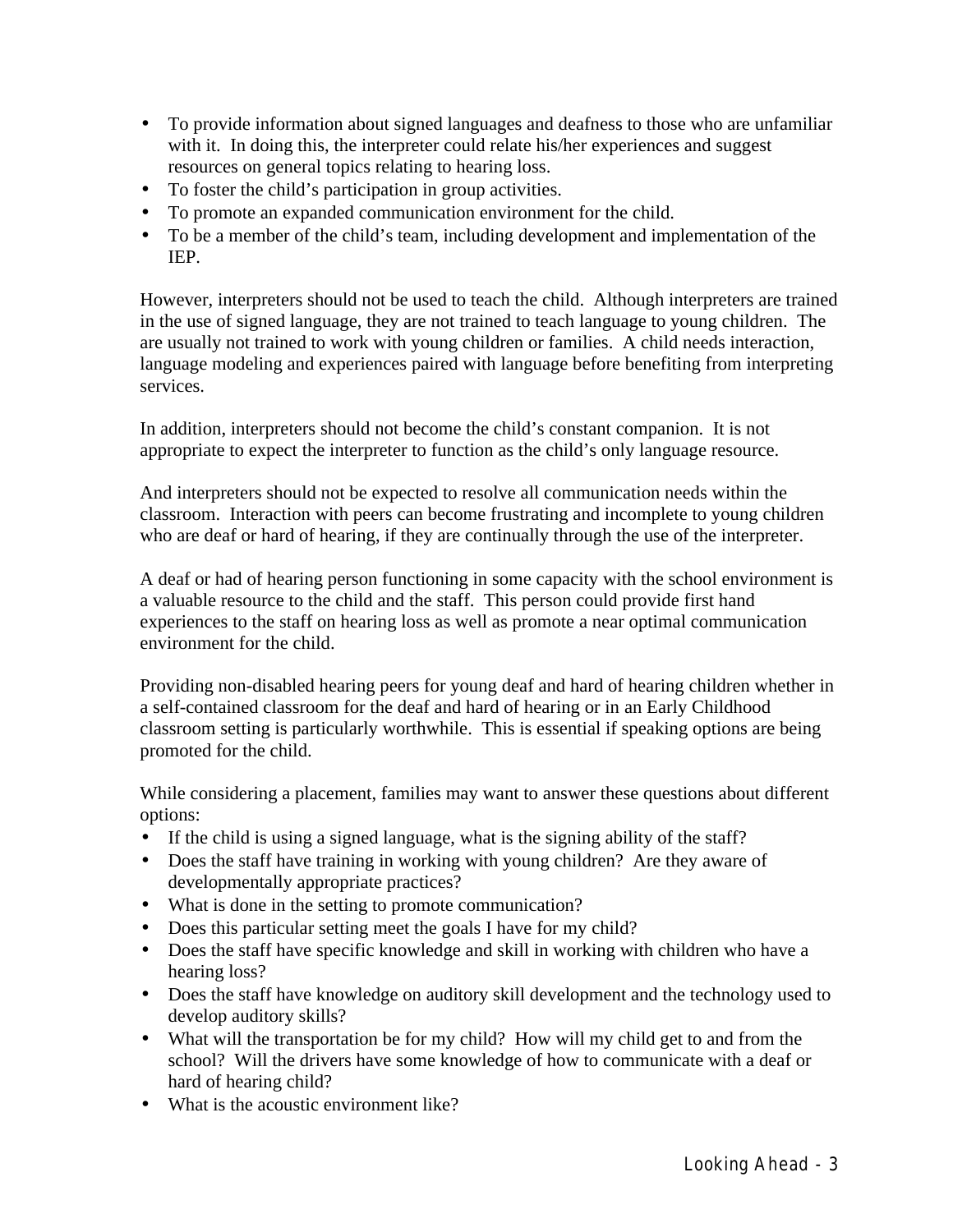Making a decision of where the child will attend school or what kinds of placements the child may be very difficult. When making such a decision it is important for families to keep the goals they have for the child in mind foremost. In addition they many want to:

- Gain background information on what is best practice in educating children who are deaf or hard of hearing.
- Visit different programs that serve young children who are deaf or hard of hearing.
- List what the available options are (be creative and inclusive).
- Talk with other families who have children who are deaf or hard of hearing. Ask them about their decisions and how they made them.
- List advantages and disadvantages of each available option listed.
- Consider what transportation might be involved.

No decision about placement is final.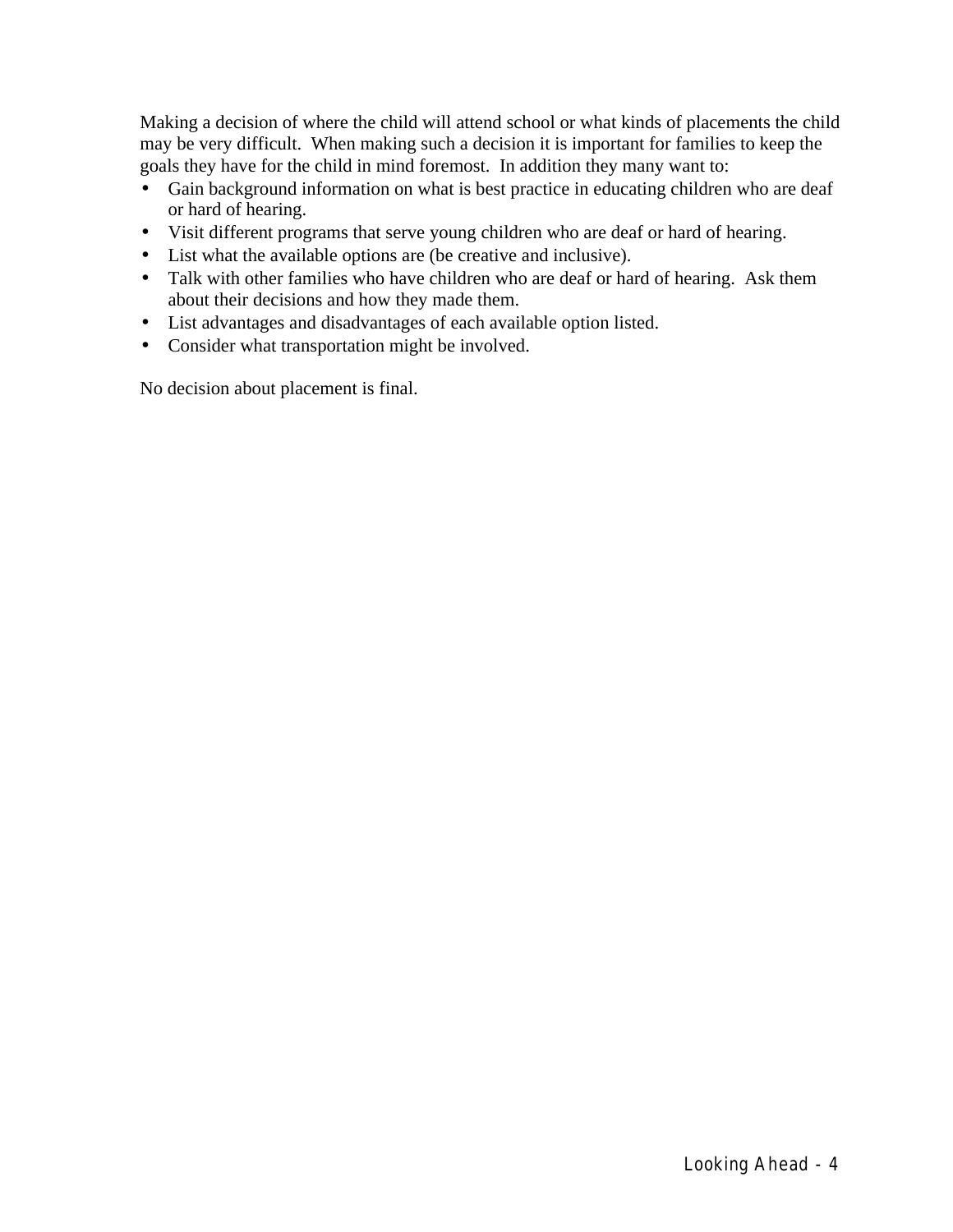# **Eligibility Criteria for Children who are Deaf or Hard of Hearing when Entering School**

Below is the criterion for children who are deaf or hard of hearing in order to receive special education services in public schools.

# *Criteria for Hearing Impairment*

*PI 11.36(4) HEARING IMPAIRMENT. Hearing impairment, including deafness, means a significant impairment in hearing, with or without amplification, whether permanent or chronically fluctuating, that significantly adversely affects a child's educational performance including academic performance, speech perception and production, or language and communication skills. A current evaluation by an audiologist licensed under Chapter 459, Stats., shall be one of the components for an initial evaluation of a child with a suspected hearing impairment.* 

For ease of discussion, let's look at the criteria in two sections; first, the AUDIOLOGICAL EVALUATION.

*"A current evaluation by an audiologist licensed under Chapter 459 shall be one of the components for an initial evaluation of a child with a suspected hearing impairment. Hearing impairment, including deafness, means a significant impairment in hearing, with or without amplification, whether permanent or chronically fluctuating…"*

For a child transitioning from  $Birth to 3$  to school, the transition and then  $IEP$  team must first</u></u> review existing information on the child. If there is an audiological evaluation that the parents, Birth to 3 staff and school staff believe to be a 'current' and accurate representation of the child's hearing, then this document may be used as part of the school evaluation. There is no requirement for a new audiological evaluation to be done at the time of the IEP evaluation unless someone on the IEP team determines a need for something more current or comprehensive. It is likely that an IEP team will request a new audiological evaluation for children who have a progressive hearing loss and for those with documentation of chronically fluctuating hearing loss and how it impacts the child's varied hearing ability. There is no requirement for a child to have a specific decibel loss, nor that the child have a hearing impairment bilaterally.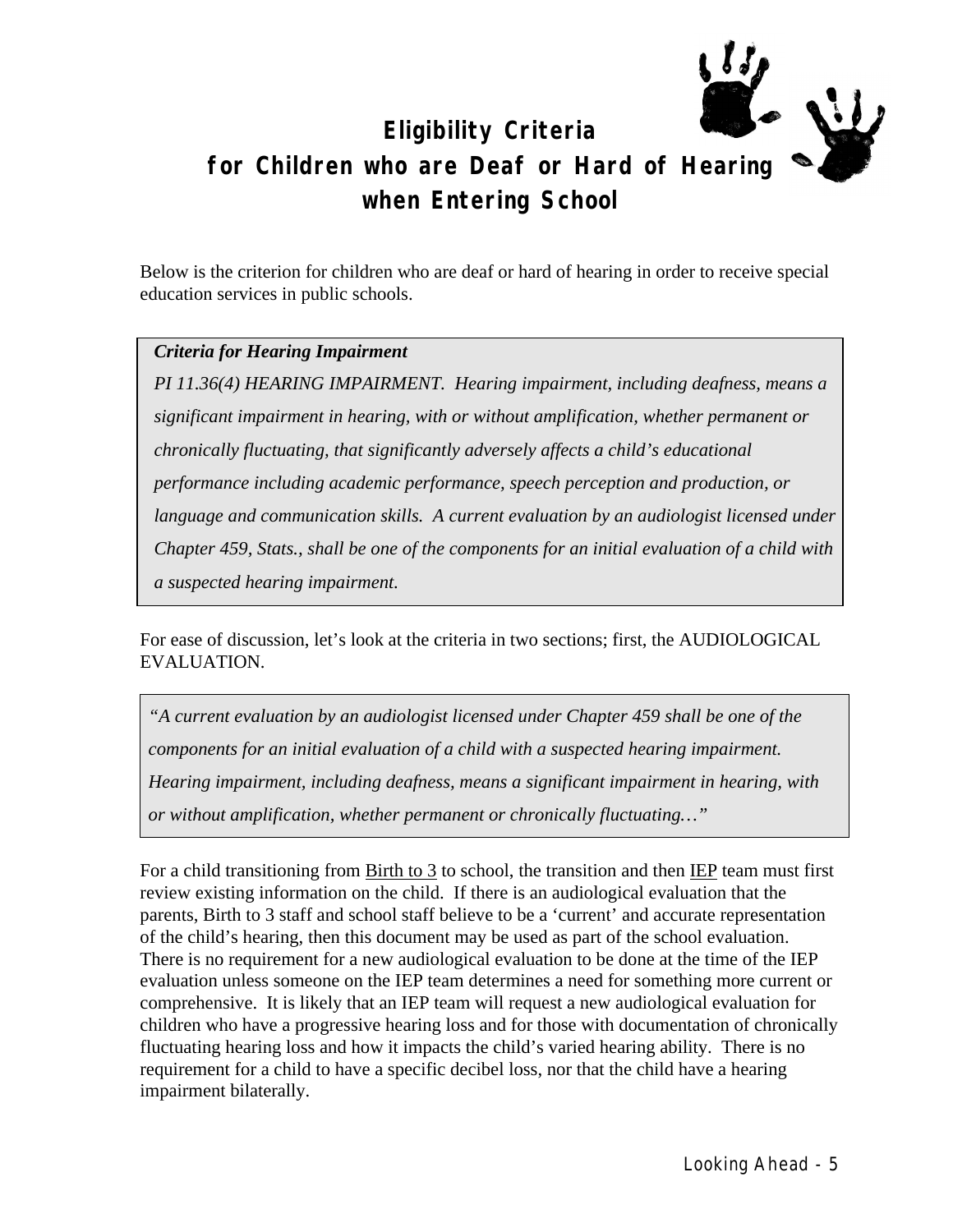The eligibility criterion does not eliminate a child's eligibility for special education based on whether the child uses or does not use amplification.

Secondly, the criteria requires the IEP team to evaluate how the child's hearing loss ADVERSELY AFFECTS A CHILD'S EDUCATIONAL PERFORMANCE including developmental progress typical of 3 year olds.

*"… significantly adversely affects a child's educational performance including academic performance, speech perception and production, or language and communication skills."*

# EDUCATIONAL PERFORMANCE

The transition and IEP team is to evaluate the child's ability to participate in activities typical of children age 3. The team is also asked to state how the child's disability impacts his or her participation is age appropriate activities.

Speech perception and / or production is one way that a child's hearing disability may impact their ability to participate in the activities typical of children who are 3 years old. Listening and speaking including verbal play with sound are the initial stages of language development. The many activities of preschool programs revolve around sound with verbal games and letter-sound association leading to early literacy. These activities may be very difficult for a young child with a hearing loss.

Language development and communication skills are central to learning. Young children with a loss in hearing often demonstrate delays in language development and challenges in their communication skills. Challenges with communication often lead to delays in social development through understanding rules and skills of interaction needed for successful play.

After the IEP team has reviewed the information about the child related to:

1) the audiological evaluation including documentation of hearing loss and the child's use of their hearing, and

2) the adverse effects of the hearing loss on the child's developmental progress typical of 3-year olds,

then the IEP team determines if the child has an *impairment in hearing*. See the attached eligibility criteria worksheet for a student with an impairment in hearing.

The next step for the IEP team is to determine if the child, due to his or her impairment in hearing, is in need of special education.